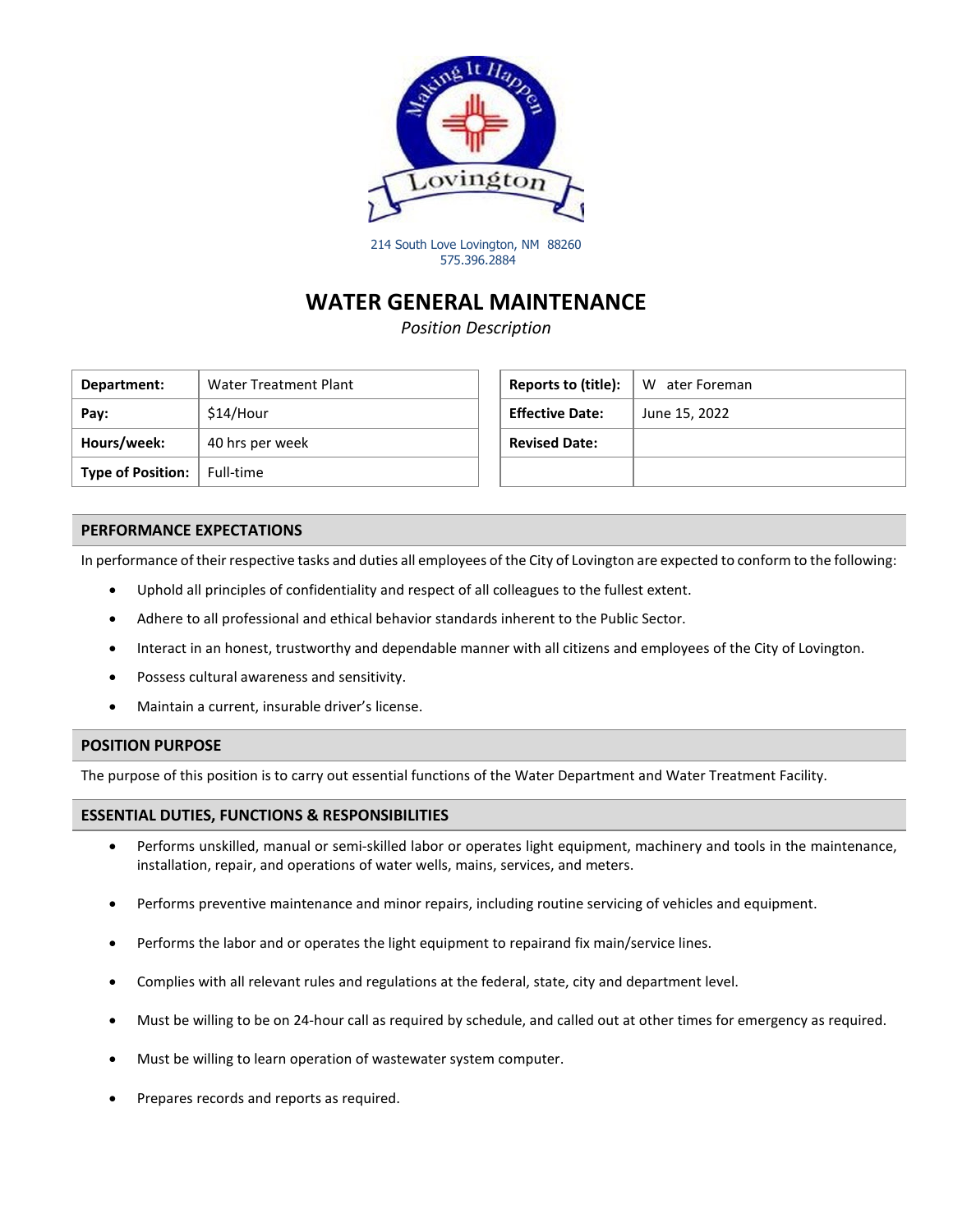# **WATER GENERAL MAINTENANCE** Page 2

### *Position Description*

- Attends New Mexico Water & Wastewater Association meetings and schools and any other event as required.
- Assist in other areas of departmental needs.
- Other duties as assigned

### **MINIMUM MANDATORY QUALIFICATIONS**

Education: • • High School Diploma or GED

Mandatory Knowledge, Skills, Abilities and Other Qualifications:

- Read, write, speak and comprehend the English language.
- Must have or be able to obtain a Level III or above certification as an operator by N.M.W.W.A..
- Must have knowledge of the operation of simple tools
- Must have or be willing to learn basic computer functions
- Must be able to understand and carry out directives
- Must be able to work odd hours or overtime on occasion, including nights, weekends and holdidays
- Must be able to travel, sometimes overnight
- Ability to work in all outdoor environmental conditions
- Ability to work standard office equipment
- Possess high level of customer service at all times.

### **PREFERRED QUALIFICATIONS**

Two (2) years direct work experience.

### **WORK ENVIRONMENT**

| Work environment: | The work environment characteristics described here are representative of those an employee<br>encounters while performing the primary functions of this job Candidate will work outside in all weather<br>conditions and with potential hazards including exposure to sun, wind, rain, snow, dust, and traffic.<br>Limited overnight travel may be required from time to time.                                                                                                                                                                                                                                                                                                                                                 |
|-------------------|---------------------------------------------------------------------------------------------------------------------------------------------------------------------------------------------------------------------------------------------------------------------------------------------------------------------------------------------------------------------------------------------------------------------------------------------------------------------------------------------------------------------------------------------------------------------------------------------------------------------------------------------------------------------------------------------------------------------------------|
| Physical demands: | The physical demands described here are representative of those that must be met by an employee to<br>successfully perform the primary functions of this job. While performing the duties of this job, the<br>employee may be required to frequently stand, walk, sit, bend, twist, talk and hear. There may be<br>prolonged periods of standing, reaching/working from overhead structures and scaffolds, reading<br>instructions, as well as driving or riding in transport vehicles. The employee must occasionally lift and/or<br>move up to 80 pounds, sometimes upstairs and wear protective personal equipment. Specific vision<br>abilities required by this job include reading, distance, computer, and color vision. |
| Mental demands:   | There are a number of deadlines associated with this position. The employee must also multi-task and<br>interact with a wide variety of people on various and, at times, complicated issues.                                                                                                                                                                                                                                                                                                                                                                                                                                                                                                                                    |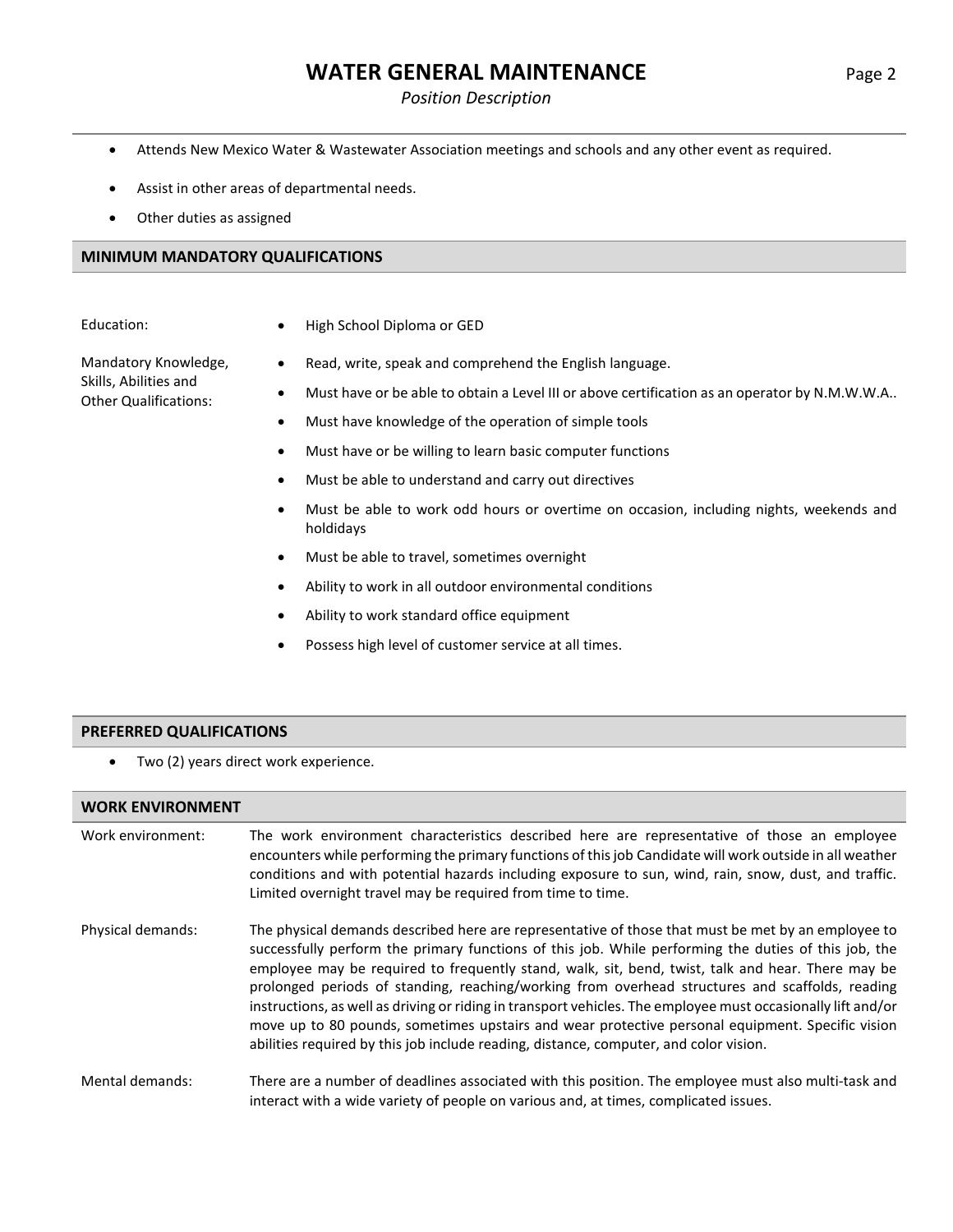## **WATER GENERAL MAINTENANCE** Page 3

## *Position Description*

*Disclaimer: The information on this position description has been designed to indicate the general nature and level of work performance by employees in this position. It is not designed to contain, or be interpreted as, a comprehensive inventory of all duties, responsibilities and qualifications required of employees assigned to this position. Employees will be asked to perform other duties as needed.*

| REVIEWED BY | <b>TITLE</b> |  |
|-------------|--------------|--|
| APPROVED BY | <b>TITLE</b> |  |
| DATE POSTED | DATE HIRED   |  |